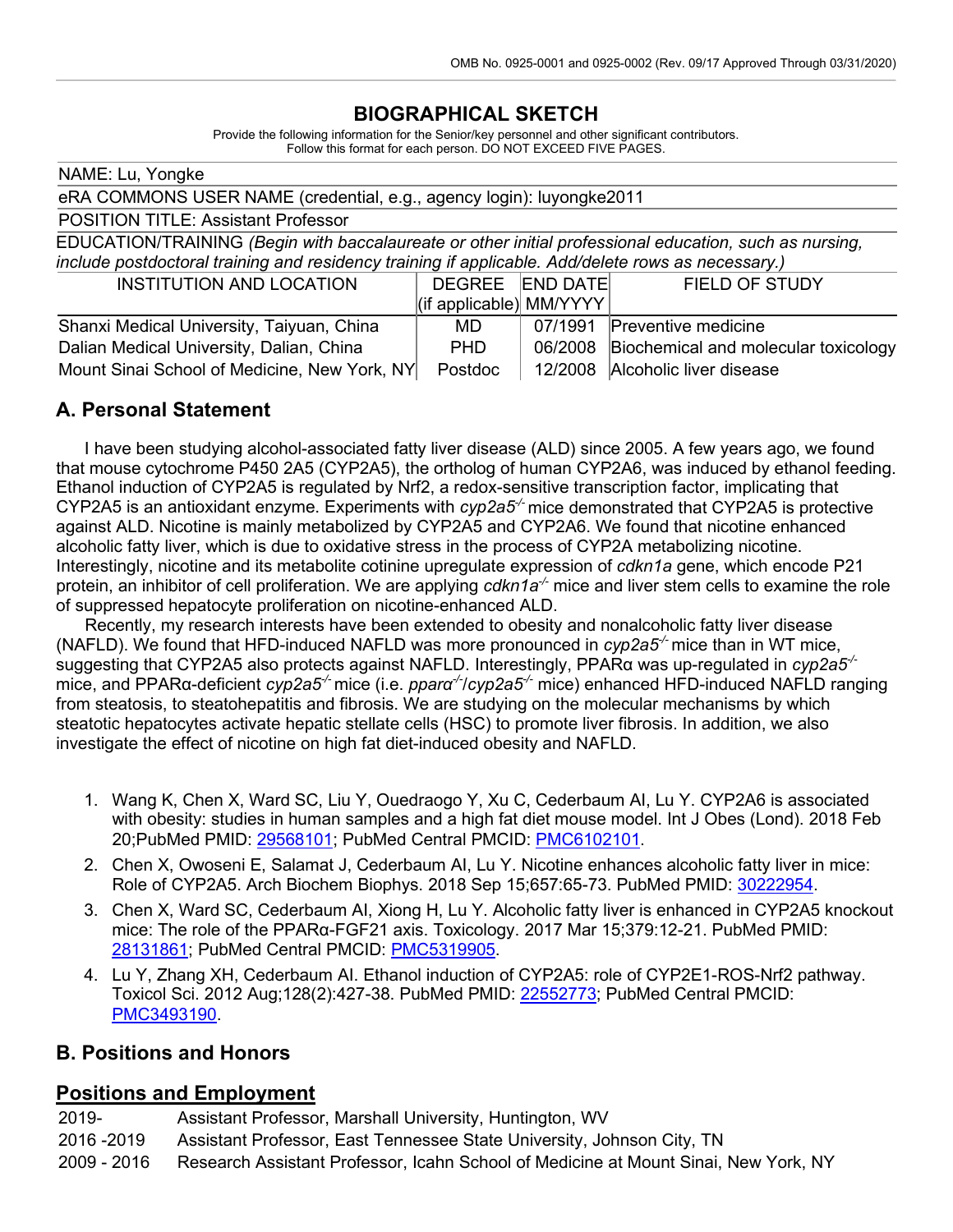## **Other Experience and Professional Memberships**

2006 - Full member, Society of Toxicology **Honors** 2000 Excellence in Teaching, Dalian Medical University, China

## **C. Contribution to Science**

For a complete publication list:<https://www.ncbi.nlm.nih.gov/pubmed/?term=lu+yongke>

- 1. CYP2E1 was found to be induced by alcohol consumption, but it was still controversial whether CYP2E1 contributes to alcoholic liver disease. With an intragastric infusion model and *cyp2e1-/-* mice, Kono et al (Am J Physiol. 1999; 277: G1259-67) did not observe any difference in ALD between *cyp2e1-/-* mice and WT mice. Endotoxemia was considered as a major reason for the development of ALD: alcohol consumption increases permeability of gut wall and causes a leak of gut-derived LPS into blood from gut lumens; the LPS enters liver via portal vein and activates kupffer cells to produce TNF α, which results in liver damage. We found that CYP2E1 can enhance LPS liver injury. Then we applied an oral feeding model instead of the intragastric infusion model to examine the role of CYP2E1 in ALD. We found that ALD was observed in WT mice but not in *cyp2e1<sup>-/-</sup>* mice, importantly, when human CYP2E1 was re-introduced to cyp2e1<sup>-/-</sup> mice, the development of ALD was restored, suggesting that CYP2E1 is essential for the development of ALD.
	- a. Lu Y, Wu D, Wang X, Ward SC, Cederbaum AI. Chronic alcohol-induced liver injury and oxidant stress are decreased in cytochrome P4502E1 knockout mice and restored in humanized cytochrome P4502E1 knock-in mice. Free Radic Biol Med. 2010 Nov 15;49(9):1406-16. PubMed PMID: [20692331;](http://www.ncbi.nlm.nih.gov/pubmed/20692331/) PubMed Central PMCID: [PMC2975513.](http://www.ncbi.nlm.nih.gov/pmc/articles/PMC2975513/)
	- b. Lu Y, Zhuge J, Wang X, Bai J, Cederbaum AI. Cytochrome P450 2E1 contributes to ethanol-induced fatty liver in mice. Hepatology. 2008 May;47(5):1483-94. PubMed PMID: [18393316.](http://www.ncbi.nlm.nih.gov/pubmed/18393316/)
	- c. Lu Y, Cederbaum AI. Enhancement by pyrazole of lipopolysaccharide-induced liver injury in mice: role of cytochrome P450 2E1 and 2A5. Hepatology. 2006 Jul;44(1):263-74. PubMed PMID: [16799984.](http://www.ncbi.nlm.nih.gov/pubmed/16799984/)
	- d. Lu Y, Wang X, Cederbaum AI. Lipopolysaccharide-induced liver injury in rats treated with the CYP2E1 inducer pyrazole. Am J Physiol Gastrointest Liver Physiol. 2005 Aug;289(2):G308-19. PubMed PMID: [15845871.](http://www.ncbi.nlm.nih.gov/pubmed/15845871/)
- 2. Alcoholic fatty liver disease ranges from fatty liver, inflammation, liver fibrosis and cirrhosis. Alcohol feeding does not induce evident liver fibrosis, so we applied carbon tetrachloride (CCL4), thioacetamide (TAA), and bile duct ligation (BDL) model to induce liver fibrosis. WE examine the role of osteopontin-HMGB1 axis, fibromodulin, and CYP2A5 in liver fibrogenesis.
	- a. Arriazu E, Ge X, Leung TM, Magdaleno F, Lopategi A, Lu Y, Kitamura N, Urtasun R, Theise N, Antoine DJ, Nieto N. Signalling via the osteopontin and high mobility group box-1 axis drives the fibrogenic response to liver injury. Gut. 2017 Jun;66(6):1123-1137. PubMed PMID: [26818617;](http://www.ncbi.nlm.nih.gov/pubmed/26818617/) PubMed Central PMCID: [PMC5532463.](http://www.ncbi.nlm.nih.gov/pmc/articles/PMC5532463/)
	- b. Hong F, Si C, Gao P, Cederbaum AI, Xiong H, Lu Y. The role of CYP2A5 in liver injury and fibrosis: chemical-specific difference. Naunyn Schmiedebergs Arch Pharmacol. 2016 Jan;389(1):33-43. PubMed PMID: [26363552;](http://www.ncbi.nlm.nih.gov/pubmed/26363552/) PubMed Central PMCID: [PMC4703559.](http://www.ncbi.nlm.nih.gov/pmc/articles/PMC4703559/)
	- c. Wang X, Lopategi A, Ge X, Lu Y, Kitamura N, Urtasun R, Leung TM, Fiel MI, Nieto N. Osteopontin induces ductular reaction contributing to liver fibrosis. Gut. 2014 Nov;63(11):1805-18. PubMed PMID: [24496779.](http://www.ncbi.nlm.nih.gov/pubmed/24496779/)
	- d. Mormone E, Lu Y, Ge X, Fiel MI, Nieto N. Fibromodulin, an oxidative stress-sensitive proteoglycan, regulates the fibrogenic response to liver injury in mice. Gastroenterology. 2012 Mar;142(3):612- 621.e5. PubMed PMID: [22138190;](http://www.ncbi.nlm.nih.gov/pubmed/22138190/) PubMed Central PMCID: [PMC3800000.](http://www.ncbi.nlm.nih.gov/pmc/articles/PMC3800000/)
- 3. Levels of CYP2A6 were found to be increased in livers of patients with alcoholic or non-alcoholic liver disease. We examined liver samples from the mice subjected to oral alcohol feeding in a Lieber-DeCarli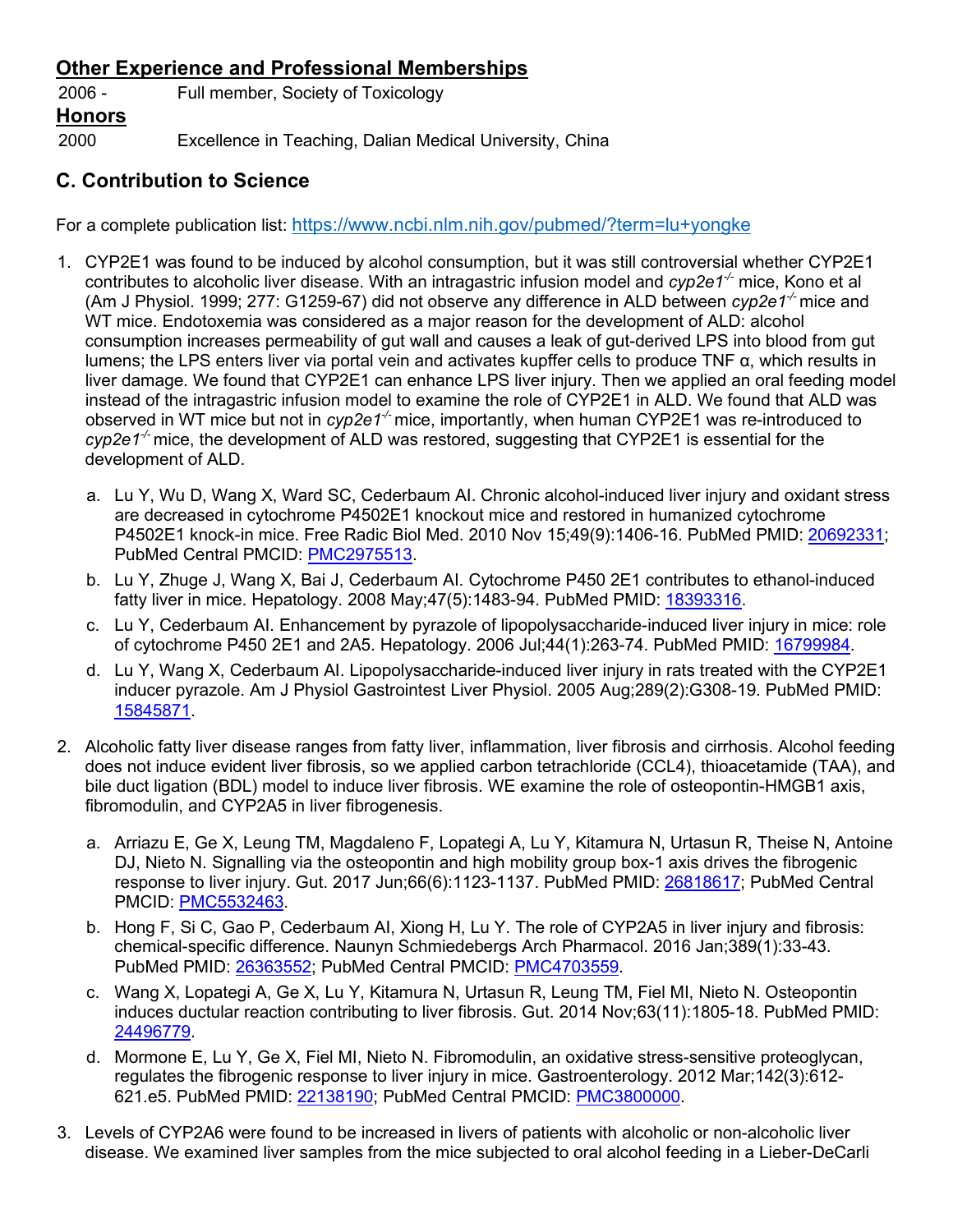liquid diet and found that CYP2A5 was strikingly up-regulated. more severe ALD was induced in *cyp2a5-/* mice than in WT mice, suggesting that CYP2A5 protects against but not promote the development of ALD. Recently, we found that CYP2A5 interact with a PPARα-FGF21 axis to protect against alcoholic fatty liver.

- a. Chen X, Ward SC, Cederbaum AI, Xiong H, Lu Y. Alcoholic fatty liver is enhanced in CYP2A5 knockout mice: The role of the PPARα-FGF21 axis. Toxicology. 2017 Mar 15;379:12-21. PubMed PMID: [28131861;](http://www.ncbi.nlm.nih.gov/pubmed/28131861/) PubMed Central PMCID: [PMC5319905.](http://www.ncbi.nlm.nih.gov/pmc/articles/PMC5319905/)
- b. Hong F, Liu X, Ward SS, Xiong H, Cederbaum AI, Lu Y. Absence of cytochrome P450 2A5 enhances alcohol-induced liver injury in mice. Dig Liver Dis. 2015 Jun;47(6):470-7. PubMed PMID: [25804444;](http://www.ncbi.nlm.nih.gov/pubmed/25804444/) PubMed Central PMCID: [PMC4442740.](http://www.ncbi.nlm.nih.gov/pmc/articles/PMC4442740/)
- c. Lu Y, Zhang XH, Cederbaum AI. Ethanol induction of CYP2A5: role of CYP2E1-ROS-Nrf2 pathway. Toxicol Sci. 2012 Aug;128(2):427-38. PubMed PMID: [22552773;](http://www.ncbi.nlm.nih.gov/pubmed/22552773/) PubMed Central PMCID: [PMC3493190.](http://www.ncbi.nlm.nih.gov/pmc/articles/PMC3493190/)
- d. Lu Y, Zhuge J, Wu D, Cederbaum AI. Ethanol induction of CYP2A5: permissive role for CYP2E1. Drug Metab Dispos. 2011 Feb;39(2):330-6. PubMed PMID: [21051534;](http://www.ncbi.nlm.nih.gov/pubmed/21051534/) PubMed Central PMCID: [PMC3033694.](http://www.ncbi.nlm.nih.gov/pmc/articles/PMC3033694/)
- 4. Alcohol and tobacco are frequently co-abused. Nicotine is a major addiction-forming alkaloid in tobacco smoke. In humans, the major nicotine metabolizing enzyme is CYP2A6; in mice, it is CYP2A5. About 80% of nicotine is metabolized by CYP2A5/6 in mice. Alcohol consumption induces CYP2A5/6, and the induced enzyme metabolizes nicotine very quickly and decrease blood levels of nicotine dramatically. Thus, one has to smoke more tobacco to maintain blood nicotine levels. This might be one of the major reasons why, alcohol and tobacco are frequently co-abused. Recently, we found that nicotine can enhance alcoholic fatty liver. Very interestingly, the nicotine-enhanced alcoholic fatty liver was observed in WT mice but not in cyp2a5<sup>-/-</sup> mice, suggesting that CYP2A5 is essential for the enhancing effects of nicotine.
	- a. Chen X, Owoseni E, Salamat J, Cederbaum AI, Lu Y. Nicotine enhances alcoholic fatty liver in mice: Role of CYP2A5. Arch Biochem Biophys. 2018 Sep 15;657:65-73. PubMed PMID: [30222954.](http://www.ncbi.nlm.nih.gov/pubmed/30222954/)
	- b. Lu Y, Ward SC, Cederbaum AI. Nicotine enhances ethanol-induced fat accumulation and collagen deposition but not inflammation in mouse liver. Alcohol. 2013 Aug;47(5):353-7. PubMed PMID: [23731694;](http://www.ncbi.nlm.nih.gov/pubmed/23731694/) PubMed Central PMCID: [PMC3723131.](http://www.ncbi.nlm.nih.gov/pmc/articles/PMC3723131/)
	- c. Chen X, Wang K, Cederbaum AI, Lu Y. Suppressed hepatocyte proliferation via a [ROS-HNE-P21](https://www.ncbi.nlm.nih.gov/pubmed/30876690) pathway is associated with nicotine- and [cotinine-enhanced](https://www.ncbi.nlm.nih.gov/pubmed/30876690) alcoholic fatty liver in mice. Biochem Biophys Res Commun. 2019 Apr 23;512(1):119-124. PubMed PMID: [30876690.](http://www.ncbi.nlm.nih.gov/pubmed/30222954/)
- 5. CYP2A6 (CYP2A5 in mice) is mainly expressed in the liver. Hepatic CYP2A6 expression is increased in patients with non-alcoholic fatty liver disease (NAFLD). Hepatic CYP2A5 is also increased in monosodium glutamate-induced obese mice. NAFLD is associated with obesity. we found that CYP2A6 is associated with obesity in a human population, and CYP2A5 protects against HFD-induced obesity and NAFLD in mice. PPARα interacts with CYP2A5 to protect against NAFLD but promote obesogenesis.
	- d. Wang K, Chen X, Ward SC, Liu Y, Ouedraogo Y, Xu C, Cederbaum AI, Lu Y. CYP2A6 is associated with obesity: studies in human samples and a high fat diet mouse model. Int J Obes (Lond). 2018 Feb 20;PubMed PMID: [29568101;](http://www.ncbi.nlm.nih.gov/pubmed/29568101/) PubMed Central PMCID: [PMC6102101.](http://www.ncbi.nlm.nih.gov/pmc/articles/PMC6102101/)

### **D. Additional Information: Research Support and/or Scholastic Performance**

#### **Ongoing Research Support**

Marshall University Startup Funds Lu, Yongke (PI) 11/25/19-11/24/22